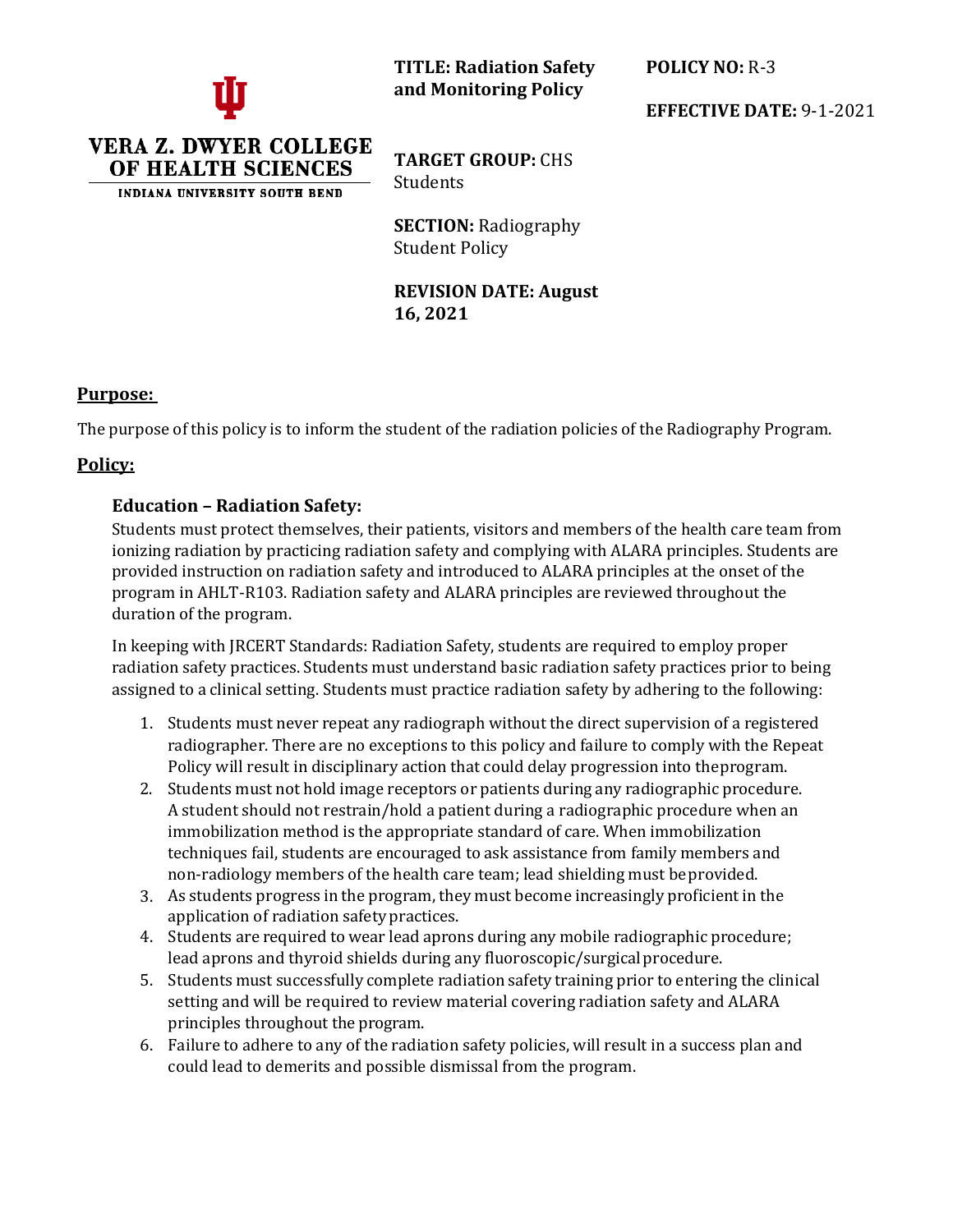#### **Radiation Monitoring Policy:**

All monthly radiation badge dosimetry readings for students will be monitored by the Radiography program's designated Radiation Safety Officer, the Program Director. Student radiographers should adhere to ALARA standards as outlined by the federal regulations of the United States Nuclear Regulatory Commission (NRC) Guide.

### **Radiation Monitoring Devices:**

Students are provided with radiation exposure monitoring badges at the start of the radiography program. When participating in clinical experience, the student must wear their assigned radiation monitoring badge. Radiation badges should not be switched or exchanged between students. Absence of the radiation monitoring badge will constitute a violation of program policy and the student will be asked to leave clinic until the radiation monitoring badge is available. The student will be required to make-up any missed time.

Radiation badges should be worn at the collar and placed outside the lead apron during fluoroscopic/portable/surgical procedures. Radiation monitoring badges should be stored in a secure area when not worn, away from radiation sources. Badges should be handled with care. Lost or damaged badges must be reported to either the Clinical Coordinator or the Program Director for replacement and students will receive a plan for success or possible demerits, which could lead to dismissal form the program.

Radiation badges will be returned on a monthly basis to the Clinical Coordinator. Once the report is available, the Clinical Coordinator will review and verify the amount of exposure with the student within 30 days of receiving the report. The Clinical Coordinator will print off a summary of the badge report for the students to initial and date verifying that the report has been reviewed in compliance with ALARA standards. Monthly badge readings will be printed and stored on-campus in a secure file. Students must return their radiation monitoring badges at the conclusion of the radiography program and each student will be provided with a copy of their final badge reading approximately one month after graduation.

Students that exceed a monthly dose of 20 mrem must have a counseling session with the program director and/or clinical coordinator.

Any questions or concerns will be handled by the Program Director or Clinical Coordinator.

## **Radiation Safety Policy:**

The Nuclear Regulatory Commission (NRC) has established guidelines for annual radiation exposure.

- 1. Radiation badge readings that equal or exceed NCR dose limitations (Level I -125 mrem / qtr or Level II  $-375$  mrem / qtr) per year will require the student to have a counseling session with the program director and/or radiation safety officer (medicaladvisory).
- 2. Radiation exposure doses recorded at or above Level II 30% of Federal Limits or higher 1500 mrem/ month) will be investigated according to NRCregulations.
- 3. Radiation badge readings that exceed Level I, but do not exceed Level II must participate in a discussion about radiation dose reduction and radiation protection and safety.
- 4. Radiation badge readings that exceed Level II, are required to submit a written history of their clinical activities to help the faculty and the student determine the cause of the excess